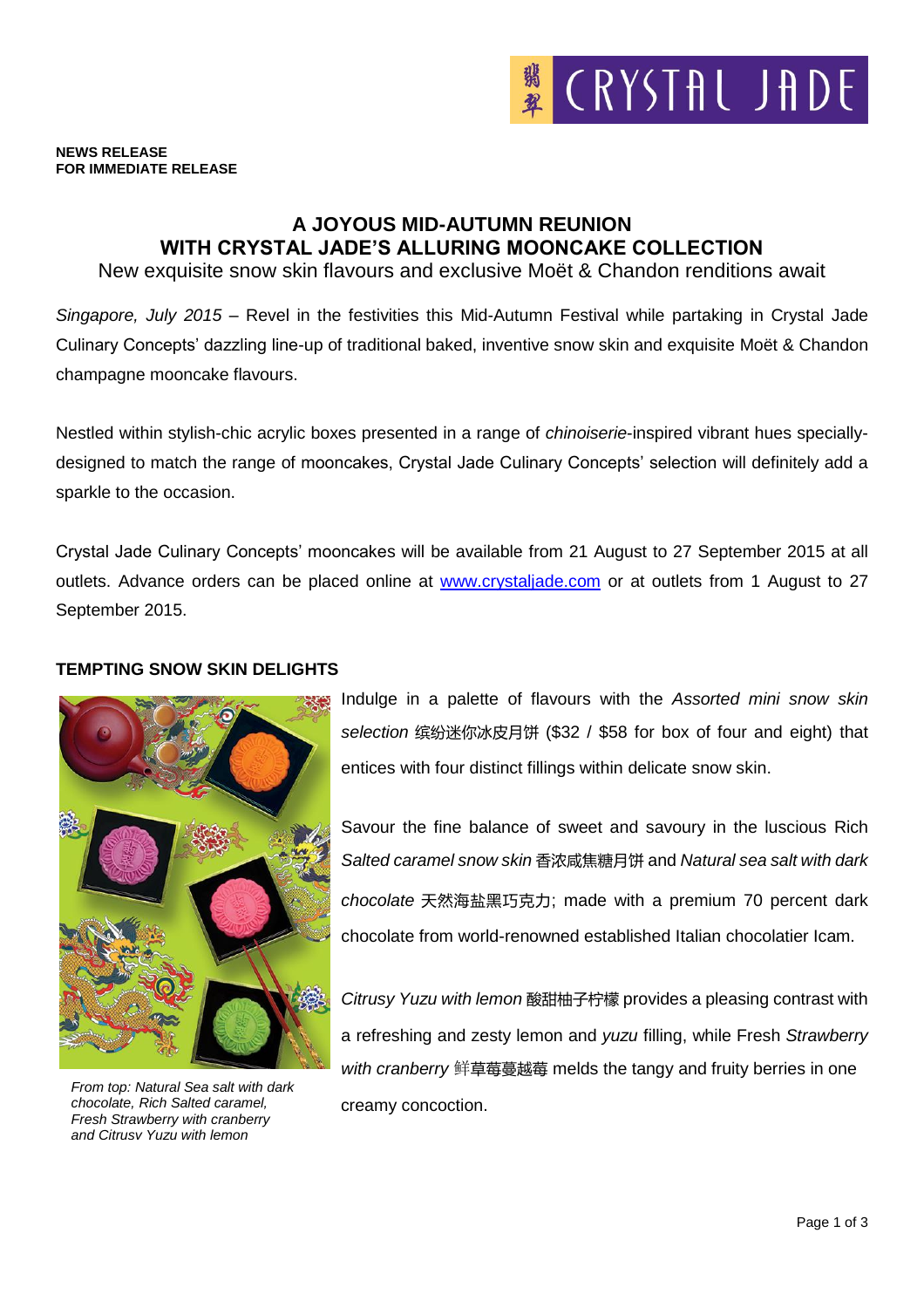# **K** CRYSTAL JADE

## **NOSTALGIC TRADITIONAL BAKED FAVOURITES**

A firm favourite among Crystal Jade's customers, the brand's repertoire of baked mooncakes proffers a thin golden-brown and moist pastry skin that encompasses a generous filling crafted with premium natural white lotus with less sugar for a more wholesome treat.

Undoubtedly the signature offering, *Mixed nuts and ham* 翡翠金华火腿 (\$38 / \$68 for box of two and four) is redolent of the fragrance of *jinhua* ham, which also adds a salty nuance to the lotus paste mixed with an abundance of nuts such as olive and sesame seeds, as well as almonds among others.



*From left: Less sugar white lotus paste single yolk, Less sugar white lotus paste double yolk, Mixed nuts and ham, Less sugar white lotus paste with melon seed*

Besides the *Less sugar white lotus paste with single* and *double yolk* 低糖 单 黄 / 双黄白莲蓉 (\$36/\$62 and \$38/\$68 for box of two and four

respectively), nutty melon seeds add bite and flavour to the smooth lotus paste in the *Less sugar white lotus paste with melon seed* version 低糖瓜子白莲蓉 (\$32/ \$58 for box of two and four).

# **MOËT& CHANDON GEMS**



Arguably one of the world's most famous bubbly labels, the stellar vintages from this premium champagne house are presented in two divine creations; *Moët & Chandon Impérial* and *Rosé Impérial Champagne* mooncakes.

The ivory-hued Moët & Chandon Impérial delivers the characteristic fruity and aromatic notes of the label's eponymous vintage which is infused in a white chocolate truffle enveloped by white lotus paste, while the lovely crimson *Rosé* Impérial rendition pairs the full-bodied tipple redolent of summer berries with the tropical flavours of lychee. Four of each handcrafted gem is packaged with a bottle 375 ml Moét Impérial Brut; a befitting choice tipple (\$128).